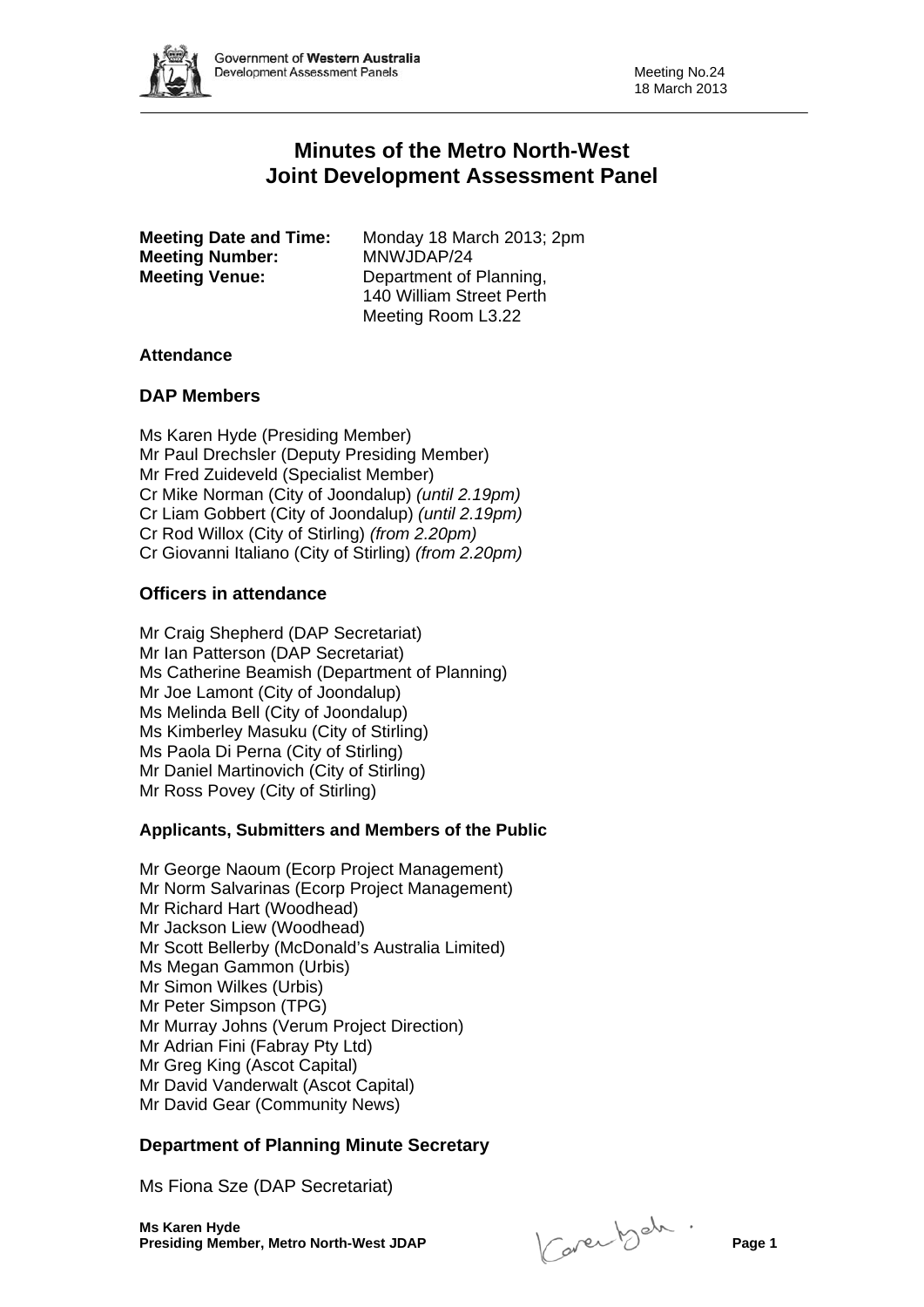

## **1. Declaration of Opening**

The Presiding Member, Ms Karen Hyde declared the meeting open at 2.06pm on 18 March 2013 and acknowledged the past and present traditional owners and custodians of the land on which the meeting was being held.

The Presiding Member announced the meeting would be run in accordance with the *Development Assessment Panel Standing Orders 2012* under the *Planning and Development (Development Assessment Panels) Regulations 2011*.

The Presiding Member advised that the meeting is being audio recorded in accordance with Section 5.16 of the Standing Orders 2012; No Recording of Meeting, which states: *'A person must not use any electronic, visual or audio recording device or instrument to record the proceedings of the DAP meeting unless the Presiding Member has given permission to do so.'* The Presiding Member granted permission for the minute taker to record proceedings for the purpose of the minutes only.

#### **2. Apologies**

Nil

#### **3. Members on Leave of absence**

Nil

## **4. Noting of minutes**

Minutes of the Metro North-West JDAP meeting no.23 held on 14 February 2013 were noted by DAP members.

#### **5. Disclosure of interests**

Panel member, Mr Paul Drechsler, declared Impartiality Interests in Item 8.2 and 8.4.

In accordance with section 4.6.1 and 4.6.2 of the Standing Orders 2012, the Presiding Member of the Metro North-West JDAP resolved that the member listed above, who has disclosed Impartiality interests, is permitted to participate in discussion and voting on the items.

## **6. Declaration of Due Consideration**

All members declared that they had duly considered the documents.

## **7. Deputations and presentations**

*Item 7.1 was heard prior to the application at Item 8.3* 

**7.1.** Presenter Mr Scott Bellerby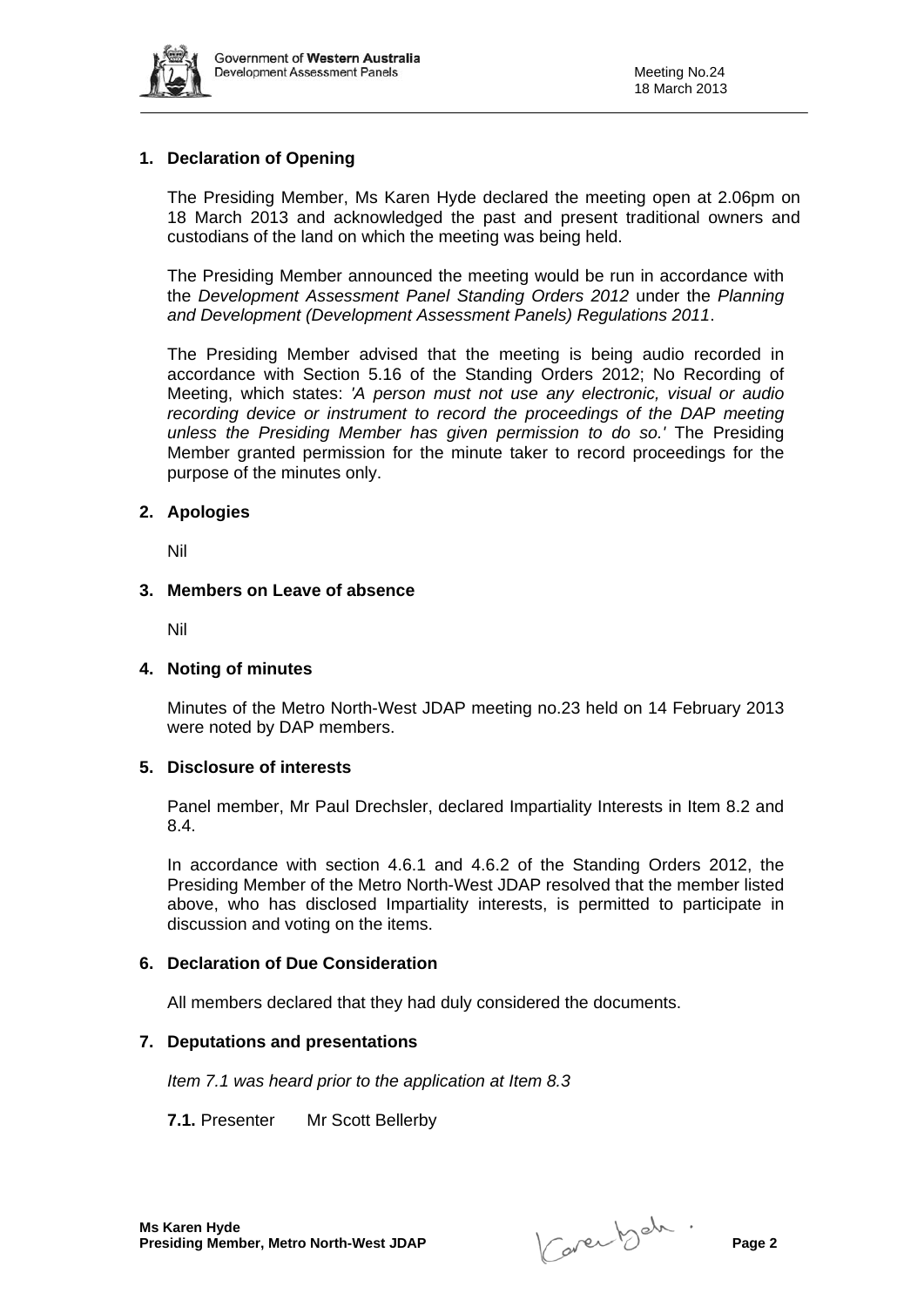

Mr Scott Bellerby (McDonald's Australia Limited) addressed the JDAP for the application at Item 8.3. The presentation supported the Responsible Authority Report Recommendation and provided a summary of the application.

*Item 7.2 was heard prior to the application at Item 8.4* 

**7.2.** Presenters Mr Murray Johns and Mr Adrian Fini

Mr Murray Johns (Verum Project Direction) and Mr Adrian Fini (Fabray Pty Ltd) addressed the JDAP for the application at Item 8.4. The presentation provided an overview of the proposed development and requested deletion of Condition (a) of the Responsible Authority Report Recommendation at Item 8.4a.

## **8. Form 1 - Responsible Authority Reports – DAP Applications**

| 8.1 | <b>Application Details:</b> | Proposed showrooms, medical centre, consulting<br>rooms, shop and recreation centre |
|-----|-----------------------------|-------------------------------------------------------------------------------------|
|     | <b>Property Location:</b>   | Lot 5000 (94) Delamere Avenue, Joondalup                                            |
|     |                             |                                                                                     |
|     | Applicant:                  | <b>ECorp Project Management</b>                                                     |
|     | Owner:                      | Readan Pty Ltd & DDT (WA) Pty Ltd                                                   |
|     | Responsible authority:      | City of Joondalup                                                                   |
|     | Report date:                | 26 February 2013                                                                    |
|     | DoP File No:                | DP/13/00036                                                                         |

## **REPORT RECOMMENDATION / PRIMARY MOTION**

**Moved by:** Mr Paul Drechsler **Seconded by:** Cr Mike Norman

That the Metro North-West JDAP resolves to:

**Approve** DAP Application reference DAP13/00036 and accompanying plans (refer attachment 2) in accordance with Clause 6.9 of the City of Joondalup District Planning Scheme No. 2, subject to the following conditions:

#### **Conditions**

- 1. This decision constitutes planning approval only and is valid for two (2) years from the date of this decision letter. If the subject development is not substantially commenced within the two (2) year period, the approval shall lapse and be of no further effect.
- 2. A Construction Management Plan being submitted and approved prior to the commencement of construction. The management plan shall detail how it is proposed to manage:
	- all forward works for the site:
	- the delivery of materials and equipment to the site;
	- the storage of materials and equipment on the site;
	- the parking arrangements for the contractors and subcontractors;
	- other matters likely to impact on the surrounding properties;
- 3. A Refuse Management Plan indicating the method of rubbish collection is to be submitted to and approved by the City, prior to the commencement of construction.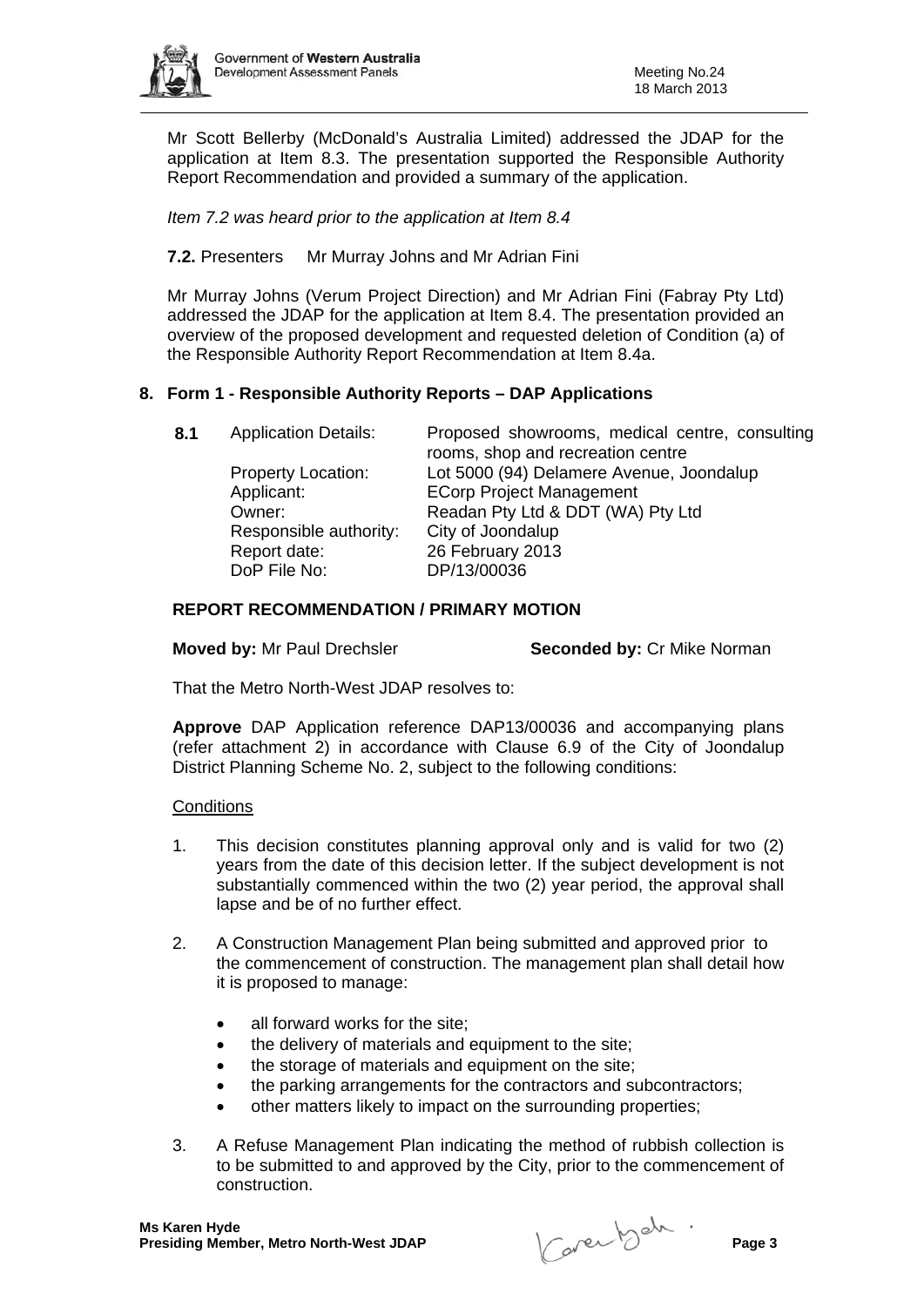

- 4. Detailed landscaping plans shall be submitted to the City for approval prior to the commencement of construction. These landscaping plans are to indicate the proposed landscaping treatment(s) of the subject site and the adjoining road verge(s), and shall:
	- Be drawn at an appropriate scale of either 1:100, 1:200 or 1:500;
	- Provide all details relating to paving, treatment of verges and tree planting in the car park;
	- Show spot levels and/or contours of the site;
	- Indicate any natural vegetation to be retained and the proposed manner in which this will be managed;
	- Be based on water sensitive urban design principles to the satisfaction of the City;
	- Be based on Designing out Crime principles to the satisfaction of the City; and
	- Show all irrigation design details.
- 5. Landscaping and reticulation shall be established in accordance with the approved landscaping plans, Australian Standards and best trade practice prior to the development first being occupied and thereafter maintained to the satisfaction of the City.
- 6. The car parking shade trees as indicated on the approved plans shall be installed prior to the development first being occupied. The trees shall be located within tree wells and protected from damage by vehicles and maintained to the satisfaction of the City.
- 7. Any proposed external building plant, including air conditioning units, piping, ducting and water tanks, being located so as to minimise any visual and noise impact on surrounding landowners, and screened from view from the street, and where practicable from adjoining buildings, with details of the location of such plant being submitted for approval by the City prior to the commencement of construction.
- 8. An onsite stormwater drainage system, with the capacity to contain a 1:100 year storm of 24-hour duration, is to be provided prior to the development first being occupied, and thereafter maintained to the satisfaction of the City. The proposed stormwater drainage system is required to be shown on the Building Licence submission and be approved by the City prior to the commencement of construction.
- 9. The car parking bays, driveways and access points shown on the approved plans are to be designed, constructed, drained and marked in accordance with the Australian Standard for Off-street Car Parking (AS/NZS2890.1 2004), Off-street Parking for People with Disabilities (AS/NZS2890.6 2009) and Off-street Commercial Vehicle Facilities (AS2890.2:2002), prior to the occupation of the development. These bays are to be thereafter maintained to the satisfaction of the City.
- 10. Bicycle parking facilities shall be provided in accordance with the Australian Standard for Offstreet Carparking – Bicycles (AS2890.3-1993) prior to the development first being occupied. Details of bicycle parking

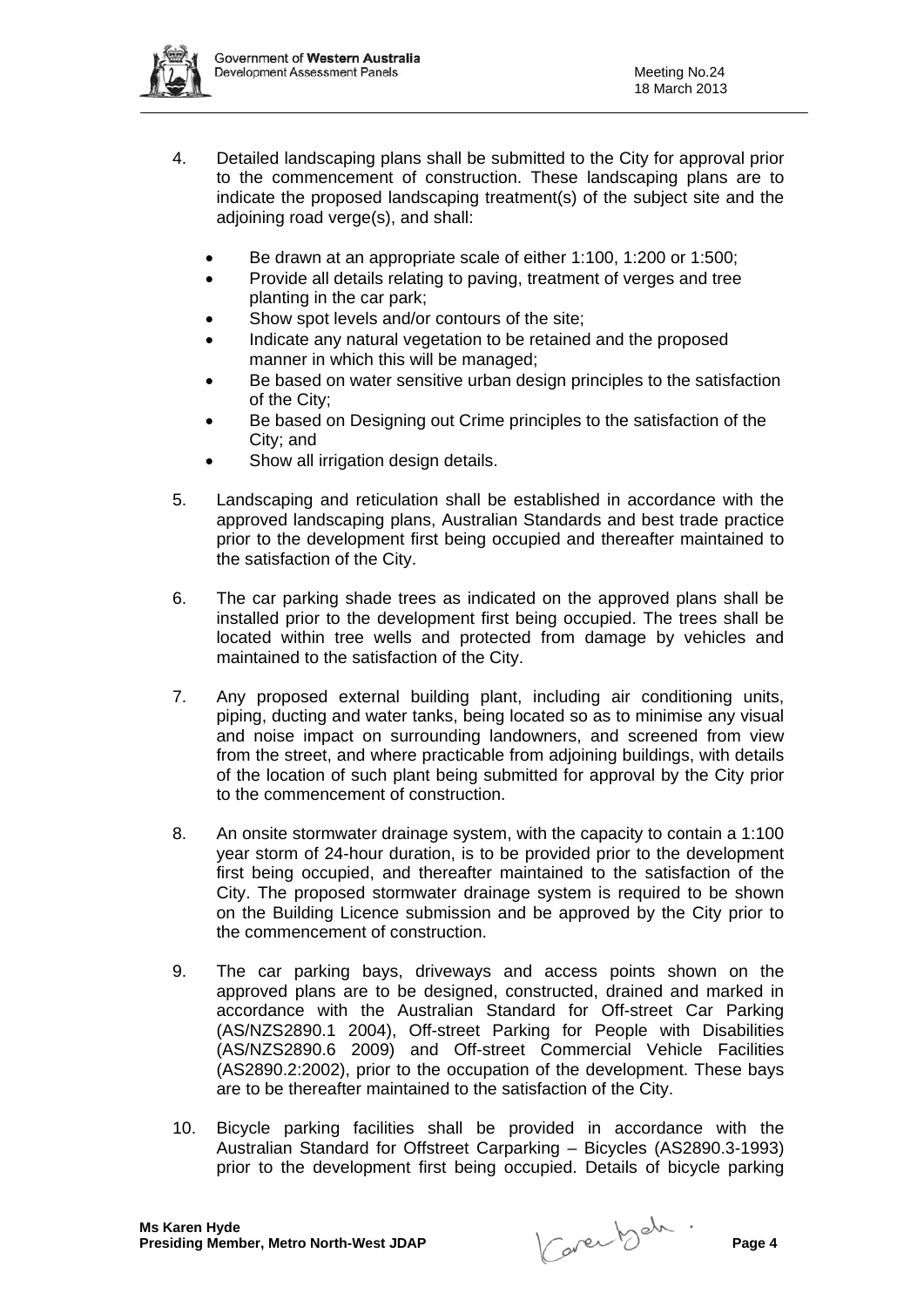

area(s) shall be provided and approved by the City prior to the commencement of construction.

- 11. All signage shall be the subject of a separate Development Application
- 12. The applicant is to provide an acoustic consultant's report examining the activities of the gymnasium and the impact it may have on adjoining units. Specific investigation and recommendations should be made on the method of construction of the slab and any surface treatments that may be required to reduce sound transfer. Recommendations provided in the acoustic report shall be incorporated in the building design to be submitted for a Building Permit. The development is required to comply with the *Environmental Protection (Noise) Regulations 1997* and the *Environmental Protection Act 1986.*
- 13. All external walls of the proposed building shall be of a clean finish, and shall at all times be maintained to a high standard, including being free of vandalism, to the satisfaction of the City;

#### Advice notes

- 1. In relation to condition 1 above, where an approval has so lapsed, no development shall be carried out without the further approval of the City having first been sought and obtained.
- 2. In relation to condition 3, a refuse management plan is required which must consider the total amount of waste that would be expected, the number and type of bins proposed, the frequency of collection, method of collection and other issues affecting handling of waste.
- 3. In relation to condition 10 above, the applicant and developer are strongly encouraged to consider the need for the provision of suitable amounts of shaded, secure, bicycle parking areas and end-of-trip facilities on the site.
- 4. Any tenancies to be used for sale of food are to comply with the *Food Act 2008*.
- 5. The City's Local laws require all commercial properties to be provided with a bin store and bin wash facilities. Bin stores must be of sufficient size to accommodate the bins to be used and have a solid concrete floor grading to a floor waste connected to sewer and a hose-cock.
- 6. Undercroft carpark ventilation is to be provided in accordance with Australian Standard 1668.2-1991.
- 7. The development shall comply with the *Sewerage (Lighting, Ventilation and Construction) Regulations 1971.*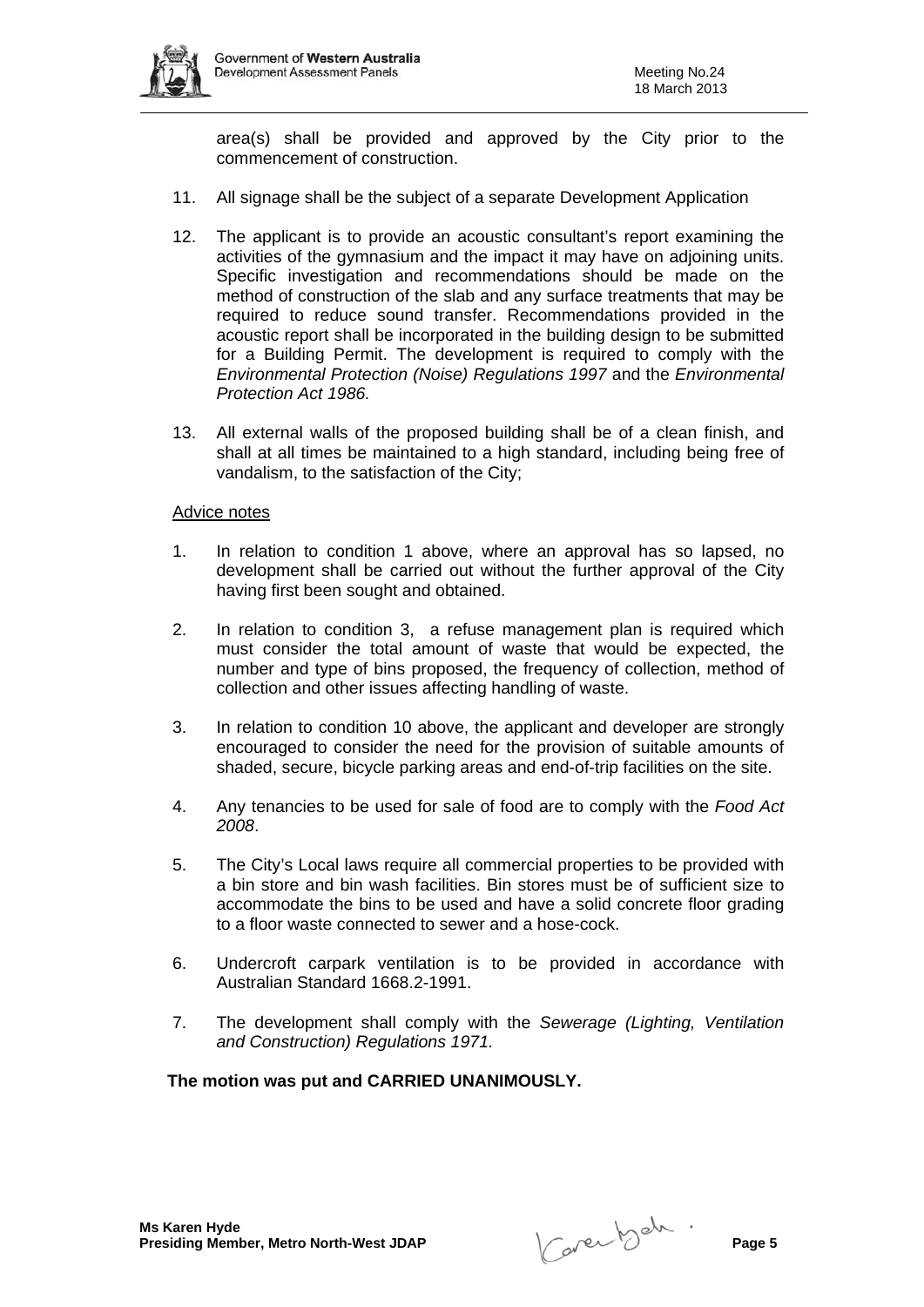

*Cr Mike Norman and Cr Liam Gobbert left the meeting at 2.19pm. Cr Rod Willox and Cr Giovanni Italiano joined the meeting at 2.20pm.* 

| 8.2 | <b>Application Details:</b> | Additions to Osborne Park Hospital - New Out<br>Patients Building and Theatre Block Expansion |
|-----|-----------------------------|-----------------------------------------------------------------------------------------------|
|     | <b>Property Location:</b>   | Lot 506 (No. 26) Osborne Place, Stirling                                                      |
|     | Applicant:                  | <b>Woodhead Architects</b>                                                                    |
|     | Owner:                      | Department of Health                                                                          |
|     | Responsible authority:      | Western Australian Planning Commission                                                        |
|     | Report date:                | 8 March 2013                                                                                  |
|     | DoP File No:                | DP12/01279                                                                                    |
|     |                             |                                                                                               |

## **REPORT RECOMMENDATION / PRIMARY MOTION**

**Moved by: Cr Rod Willox Seconded by: Cr Giovanni Italiano** 

That the Metro North-West Joint Development Assessment Panel resolves to:

**Approve** DAP Application reference DP12/0279 and accompanying plans (Attachment 4) date stamped 18 January 2013 by the Department of Planning on behalf of the Western Australian Planning Commission in accordance with Clause 30 (1) of the Metropolitan Region Scheme, subject to the following:

#### a) Conditions

- 1. Stormwater from all roofed and paved areas to be collected and contained on site to the satisfaction of the Western Australian Planning Commission, on the advice of the City of Stirling.
- 2. An Access and Parking Strategy to be prepared and implemented to the satisfaction of the Western Australian Planning Commission, on the advice of the City of Stirling.
- 3. A detailed landscaping plan including lighting is to be prepared and implemented prior to occupation of the buildings, to the satisfaction of the Western Australian Planning Commission, on the advice of the City of Stirling and Stirling Alliance.
- 4. All landscaped areas are to be maintained in good condition to the satisfaction of the Western Australian Planning Commission, on the advice of the City of Stirling.
- 5. End-of-trip facilities are to be provided on site, in accordance with the Austroads guidelines as detailed in the submitted Transport Assessment, to the satisfaction of the Western Australian Planning Commission, on the advice of the City of Stirling.

This decision constitutes planning approval only and is valid for a period of 2 years from the date of approval. If the subject development is not substantially commenced within the 2 year period, the approval shall lapse and be of no further effect.

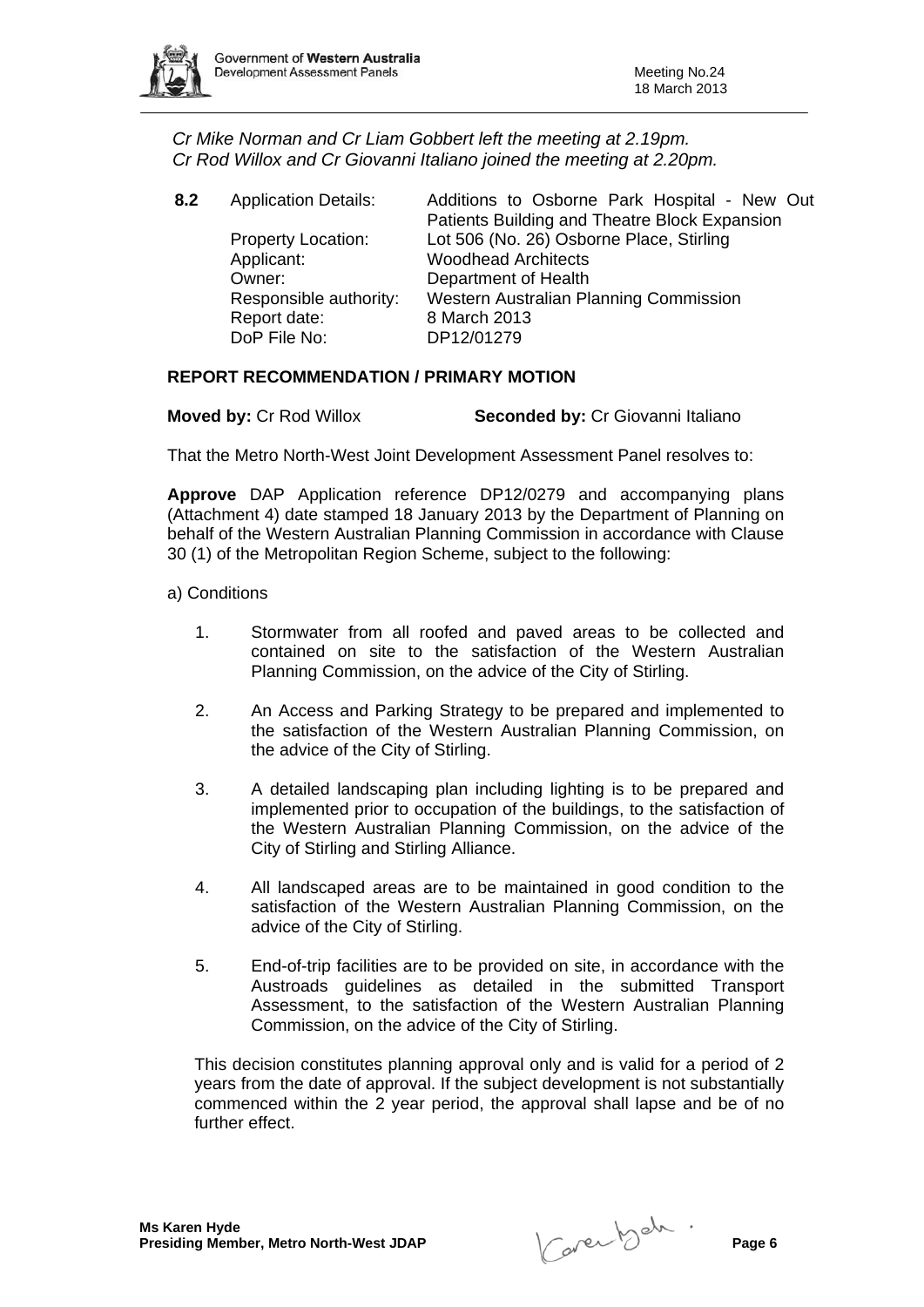

#### b) Advice notes

- 1. The Stirling Alliance Performance Framework 2010 has a minimum target of 20% renewable energy production. The Stirling Alliance requests that consideration be given to installation of renewable energy on the building roof space.
- 2. With regard to Condition 2, the Access and Parking Strategy is to address, but not be limited to:
	- The Department of Health's *Access and Parking Strategy for Health Campuses in the Metropolitan Area* (2009);
	- Who is responsible for the plan's implementation, ongoing operation and review;
	- The management strategies that will be used to ensure the requirements of the planning approval are met;
	- What data and performance measures are going to be used to measure performance and adherence to the planning approvals; and
	- How the landowner/manager will demonstrate to the responsible planning authority that they are in conformity with the elements of the planning approval that relate to site access and parking.

The applicant is advised to liaise direct with the Infrastructure and Land Use Coordination Unit of the Department of Planning (ph: 6551 9526) in respect of the above requirements.

- 3. With regard to Condition 3, Stirling Alliance have advised that they are currently undertaking a Landscaping Strategy for the Draft Structure Plan area, and therefore the applicant is requested to work collaboratively on landscaping prior to construction. Landscaping and lighting design is also to address the requirements of the Crime Prevention Through Environmental Design, to the satisfaction of the Stirling Alliance.
- 4. With regard to Condition 5, end-of-trip facilities to be provided include 60 secure bicycle parking bays, 78 lockers, 7 male showers and 7 female showers, provided for hospital employees.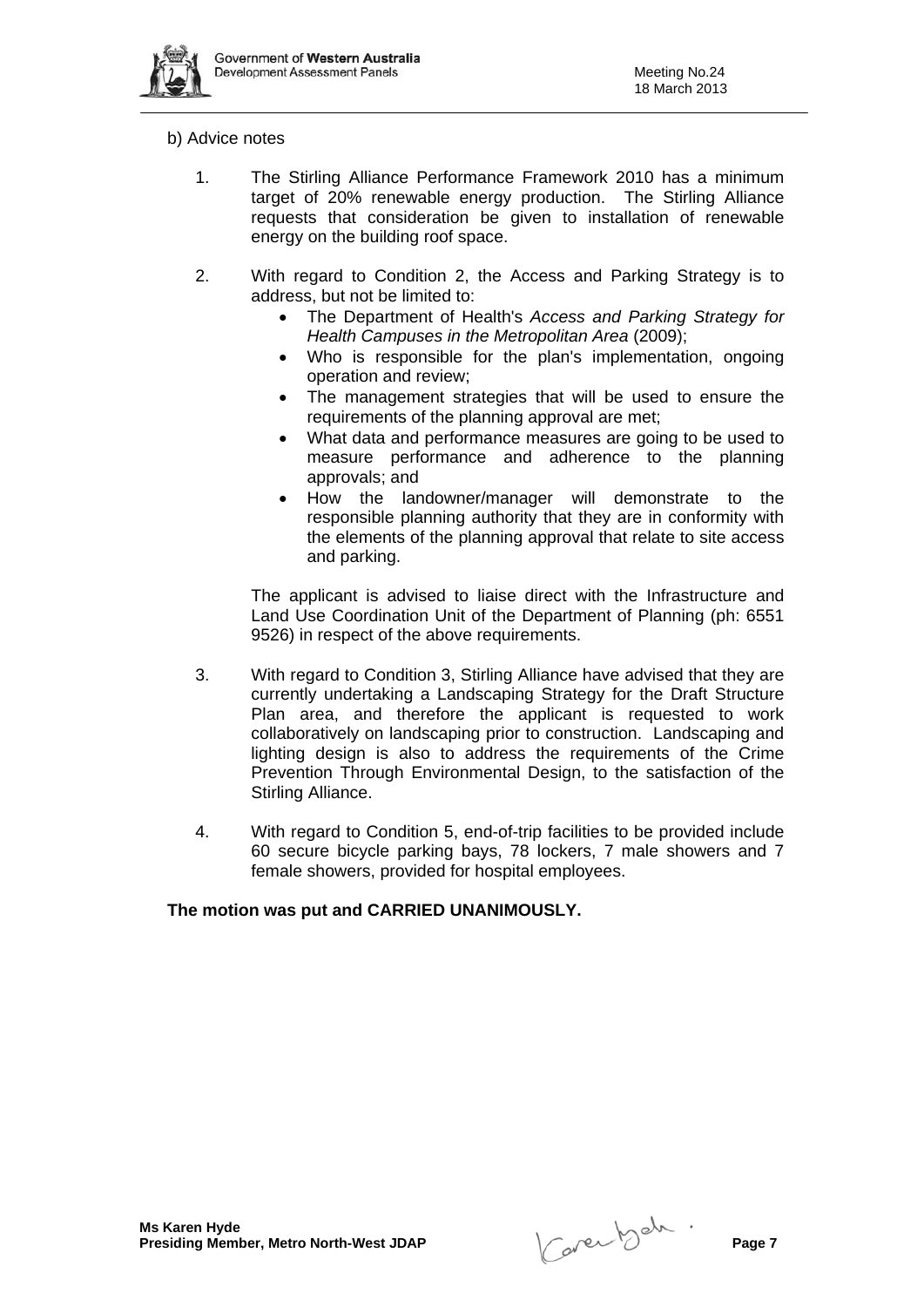

*Item 7.1 Presentation was heard prior to the Item at 8.3* 

**8.3** Application Details: Drive Through Fast Food Outlet (McDonalds Restaurant) Property Location: Lot 56, House Number 2, Chesterfield Road, Mirrabooka Applicant: Urbis Owner: Ark 2000 Pty Ltd Responsible authority: City of Stirling Report date: 6 March 2013 DoP File No: DP/13/00058

#### **REPORT RECOMMENDATION / PRIMARY MOTION**

**Moved by:** Mr Paul Drechsler **Seconded by:** Cr Rod Willox

That the Metro North-West JDAP resolves to:

**Approve** DAP Application reference DP13/00058 and accompanying plans (ATTACHMENT 1) in accordance with Clause 10.3.1 of the City of Stirling Local Planning Scheme No. 3, subject to the following conditions:

- a) A total of 3 street trees are to be planted on the verge by the City at the applicant's expense. A fee of \$960 is payable prior to the issue of a building licence. The trees are also to be provided with underground reticulation to the satisfaction of the City of Stirling Manager Parks and Reserves Business Unit.
- b) Proposed signs "S8" and "S9B" (Sheets S04 & S05) are to be relocated so that they do not conflict with the required 1.5m x 1.5m visual truncation, to the satisfaction of the City of Stirling Manager Approvals Business Unit.
- c) The "No Standing / No Parking" street sign which conflicts with the location of the proposed new crossover is required to be relocated at the applicant's expense to the satisfaction of the City of Stirling Manager Engineering Design Business Unit prior to the completion of the development.
- d) The design of the car parking bays and aisles must be in accordance with the Australian Standard AS/NZS2890.1:2004 Off-Street Parking to the satisfaction of the City of Stirling Manager Engineering Design Business Unit.
- e) Vehicular parking, manouevring and circulation areas indicated on the approved plan being sealed and drained to the satisfaction of the City, the 46 parking spaces being marked out and maintained in good repair.
- f) All off street parking is to be available during business hours for all customers and staff, to the satisfaction of the City of Stirling.
- g) A Site Management Plan to be submitted to the satisfaction of the City of Stirling Manager Approvals prior to the issue of a building permit. The Site Management Plan to address dust, noise, waste management, storage of materials, traffic and site safety/security. The Site Management Plan is to be complied with for the duration of the construction of the development.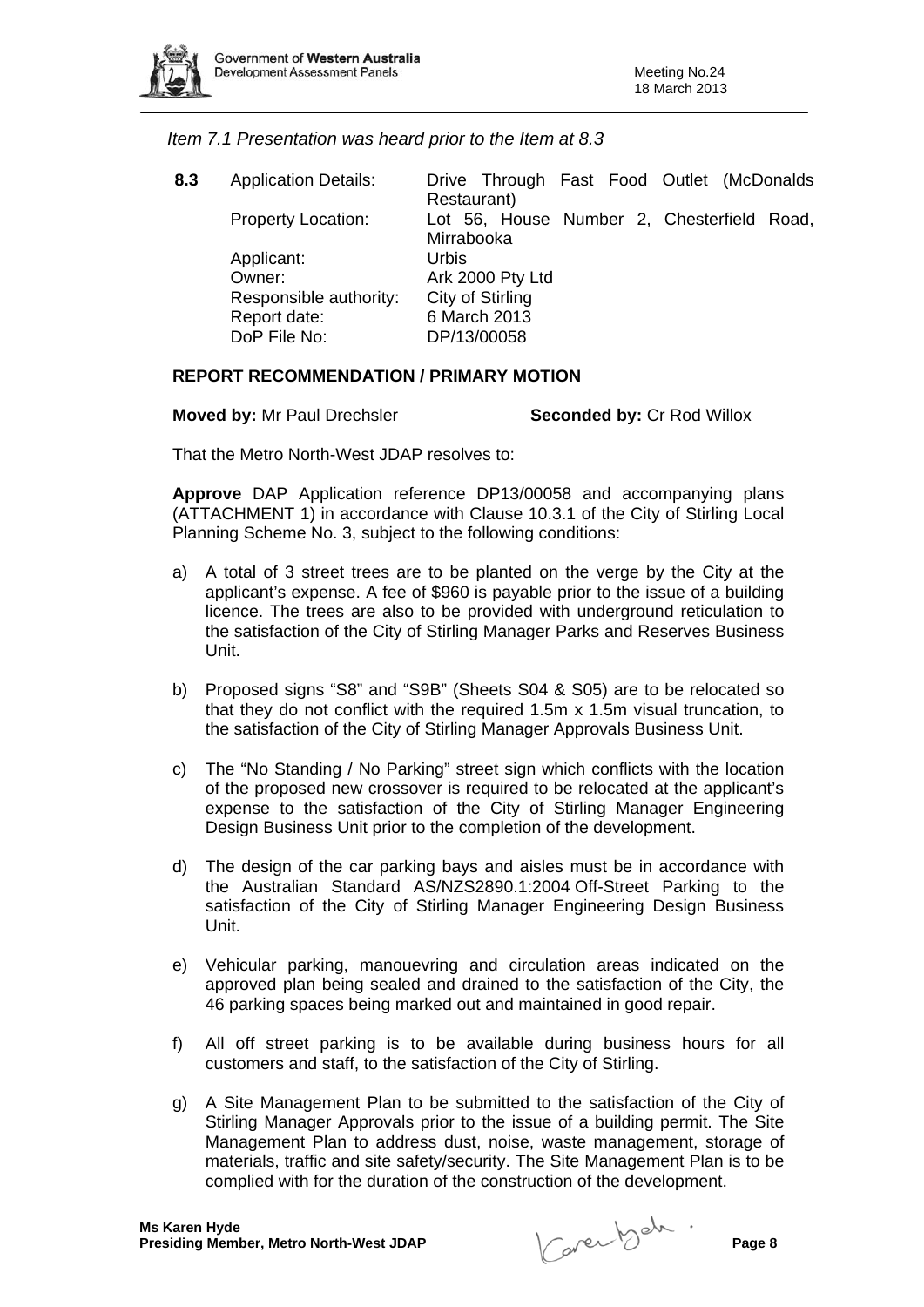- h) All land indicated as landscaped area on the approved plan being developed on practical completion of the building to the satisfaction of the City and in accordance with the submitted landscaping plan. All landscaped areas are to be maintained in good condition thereafter.
- i) Any existing crossovers not included as part of the proposed development on the approved plan are to be removed. New kerbing and verge is to be reinstated to the satisfaction of the City of Stirling Manager Engineering Operations Business Unit.
- j) Any on site floodlights not being positioned or operated in such a manner so as to cause annoyance to surrounding uses or passing traffic.
- k) No goods of materials being stored, either temporarily or permanently, in the car parking or landscaped areas or within access driveways. All goods and materials are to be stored within the buildings or storage yards, where provided.

The following Advice notes are also recommended:

- a) Compliance with the provisions of the Building Code of Australia.
- b) Submission of plans showing the details of paving, stormwater drainage and disposal with the Building Permit application.
- c) Development is to comply in all respects with the approved plans.
- d) The applicant is responsible for ensuring that all lot boundaries as shown on the approved plans are correct.
- e) If the development the subject of this approval is not substantially commenced within a period of two years, or such other period as specified in the approval after the date of the determination, the approval shall lapse and be of no further effect.
- f) Where an approval has so lapsed, no development shall be carried out without the further approval of the Council having first been sought and obtained.
- g) If an applicant is aggrieved by this determination there is a right of appeal under Part V of the *Planning and Development Act 2005*. An appeal must be lodged within 28 days of the determination with the State Administrative Tribunal.
- h) This is a Development Approval under the City of Stirling Local Planning Scheme No. 3 and related policies. It is not a building licence or an approval to commence or carry out development under any other law. It is the responsibility of the applicant to obtain any other necessary approvals, consents and licenses required under any other law, and to commence and carry out development in accordance with all relevant laws.
- i) This approval is not an authority to ignore any constraint to development on the land, which may exist through statute, regulation, contract or on title,

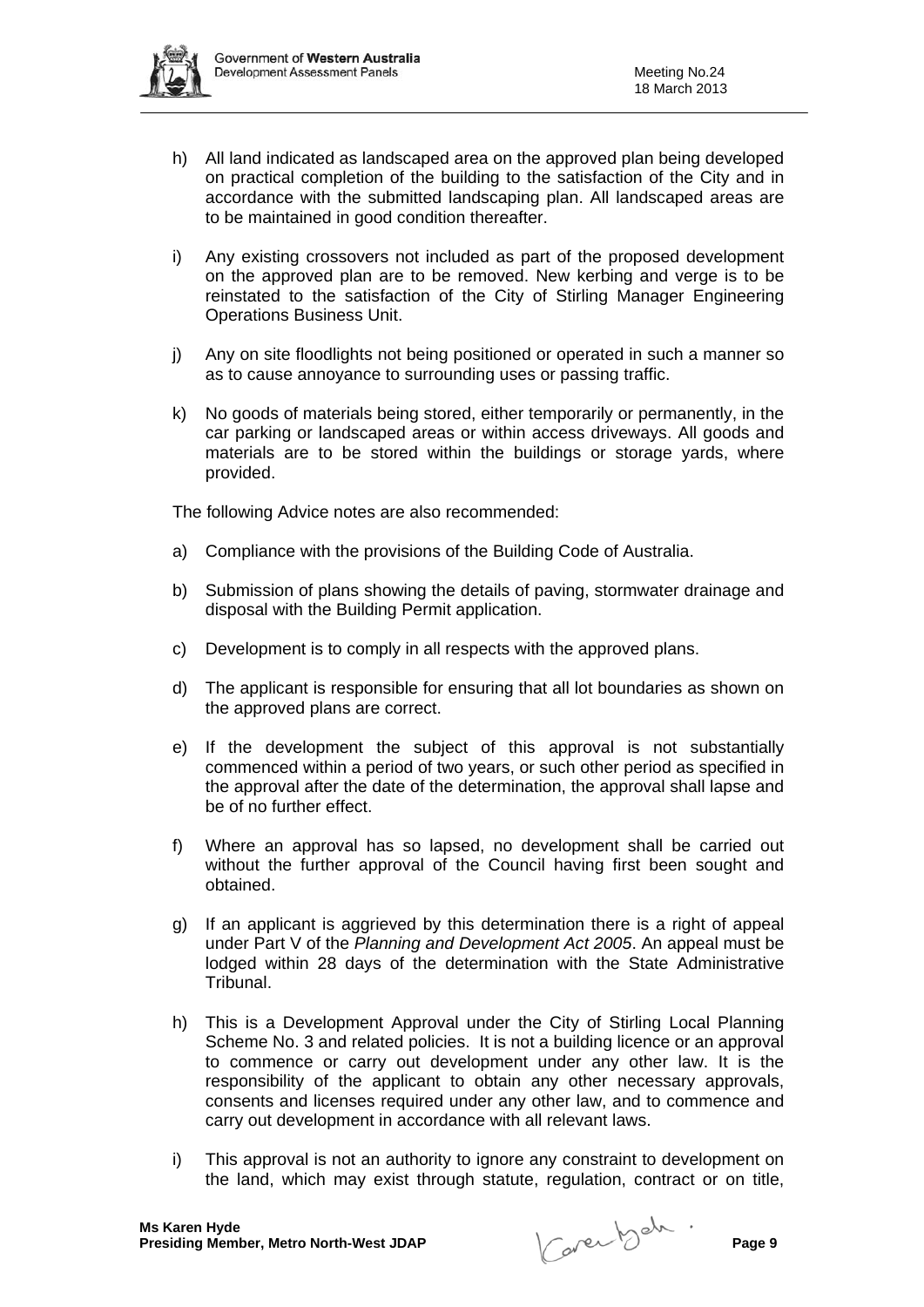

such as an easement or restrictive covenant. It is the responsibility of the applicant and not the City to investigate any such constraints before commencing development. This approval will not necessarily have regard to any such constraint to development, regardless of whether or not it has been drawn to the City's attention.

- j) Noisy Construction Work outside the period 7.00 am to 7.00 pm Monday to Saturday and at any time on Sundays and Public Holidays is not permitted unless an approved Noise Management Plan for the construction site has been issued.
- k) Connection to deep sewerage in the locality.
- l) Compliance with all relevant administrative, structural and operational provisions of the Food Act 2008, Food Standards Code, and City of Stirling Local Laws.
- m) Notification to the City as a business involving the provision of food service as required under the Food Act 2008. The applicant is required to contact the City of Stirling Health & Compliance Business Unit to arrange final inspection of premises prior to commencement of business operations.

## **AMENDING MOTION**

**Moved by: Ms Karen Hyde Seconded by: Cr Rod Willox** 

The following amendments were moved en bloc -

- 1. That "of \$960" be deleted from Condition a) to read as follows:
	- a) A total of 3 street trees are to be planted on the verge by the City at the applicant's expense. A fee is payable prior to the issue of a building licence. The trees are also to be provided with underground reticulation to the satisfaction of the City of Stirling Manager Parks and Reserves Business Unit.
- 2. That "of" be replaced with "or" in Condition k) to read as follows:
	- k) No goods or materials being stored, either temporarily or permanently, in the car parking or landscaped areas or within access driveways. All goods and materials are to be stored within the buildings or storage yards, where provided.
- **REASON: The itemisation of fees were deleted in Condition a) to ensure the City receive the correct amount at the time of payment. The typographical error in condition k) was amended.**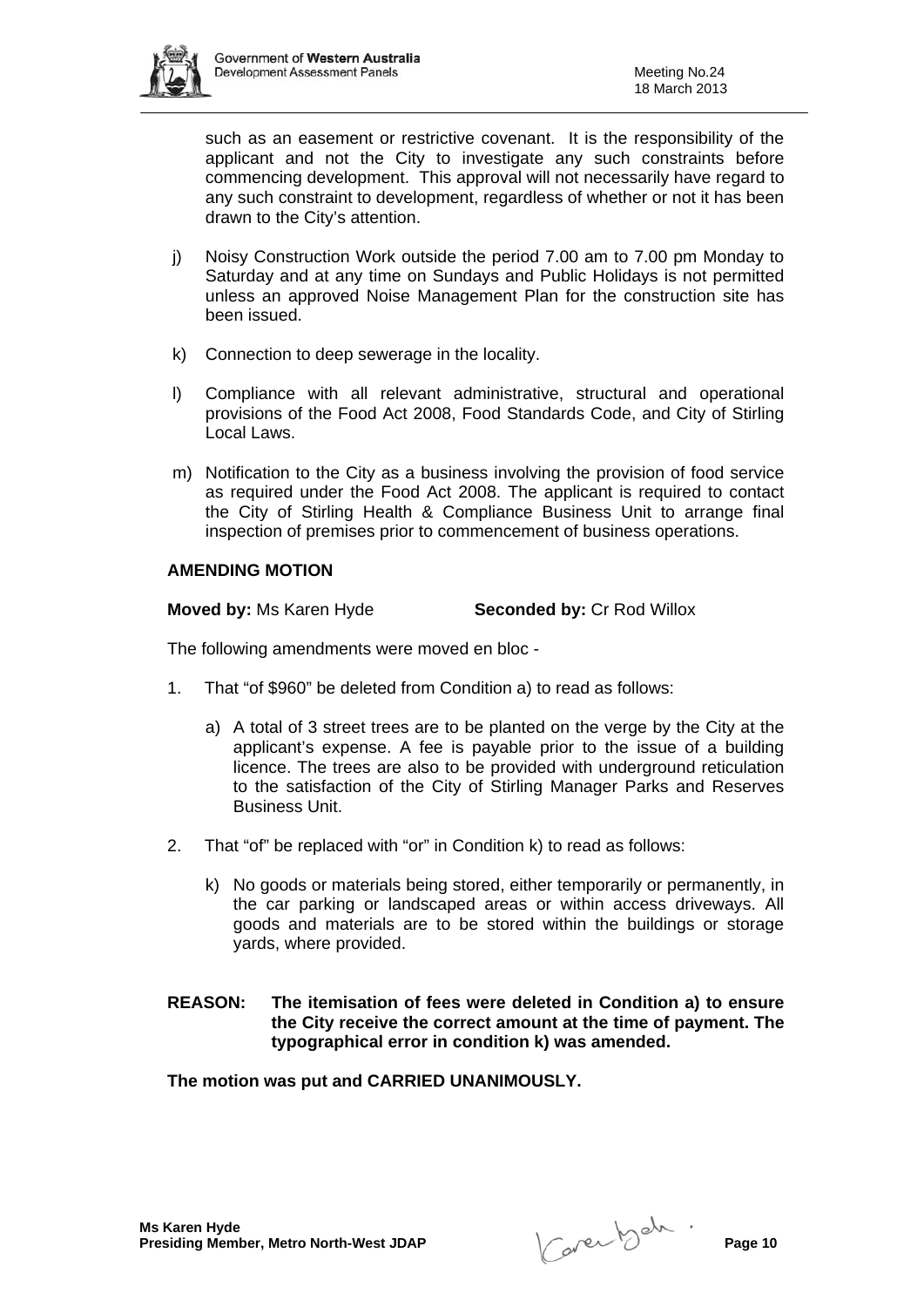

## **PRIMARY MOTION (AS AMENDED)**

That the Metro North-West JDAP resolves to:

**Approve** DAP Application reference DP13/00058 and accompanying plans (ATTACHMENT 1) in accordance with Clause 10.3.1 of the City of Stirling Local Planning Scheme No. 3, subject to the following conditions:

- a) A total of 3 street trees are to be planted on the verge by the City at the applicant's expense. A fee is payable prior to the issue of a building licence. The trees are also to be provided with underground reticulation to the satisfaction of the City of Stirling Manager Parks and Reserves Business Unit.
- b) Proposed signs "S8" and "S9B" (Sheets S04 & S05) are to be relocated so that they do not conflict with the required 1.5m x 1.5m visual truncation, to the satisfaction of the City of Stirling Manager Approvals Business Unit.
- c) The "No Standing / No Parking" street sign which conflicts with the location of the proposed new crossover is required to be relocated at the applicant's expense to the satisfaction of the City of Stirling Manager Engineering Design Business Unit prior to the completion of the development.
- d) The design of the car parking bays and aisles must be in accordance with the Australian Standard AS/NZS2890.1:2004 Off-Street Parking to the satisfaction of the City of Stirling Manager Engineering Design Business Unit.
- e) Vehicular parking, manouevring and circulation areas indicated on the approved plan being sealed and drained to the satisfaction of the City, the 46 parking spaces being marked out and maintained in good repair.
- f) All off street parking is to be available during business hours for all customers and staff, to the satisfaction of the City of Stirling.
- g) A Site Management Plan to be submitted to the satisfaction of the City of Stirling Manager Approvals prior to the issue of a building permit. The Site Management Plan to address dust, noise, waste management, storage of materials, traffic and site safety/security. The Site Management Plan is to be complied with for the duration of the construction of the development.
- h) All land indicated as landscaped area on the approved plan being developed on practical completion of the building to the satisfaction of the City and in accordance with the submitted landscaping plan. All landscaped areas are to be maintained in good condition thereafter.
- i) Any existing crossovers not included as part of the proposed development on the approved plan are to be removed. New kerbing and verge is to be reinstated to the satisfaction of the City of Stirling Manager Engineering Operations Business Unit.
- j) Any on site floodlights not being positioned or operated in such a manner so as to cause annoyance to surrounding uses or passing traffic.

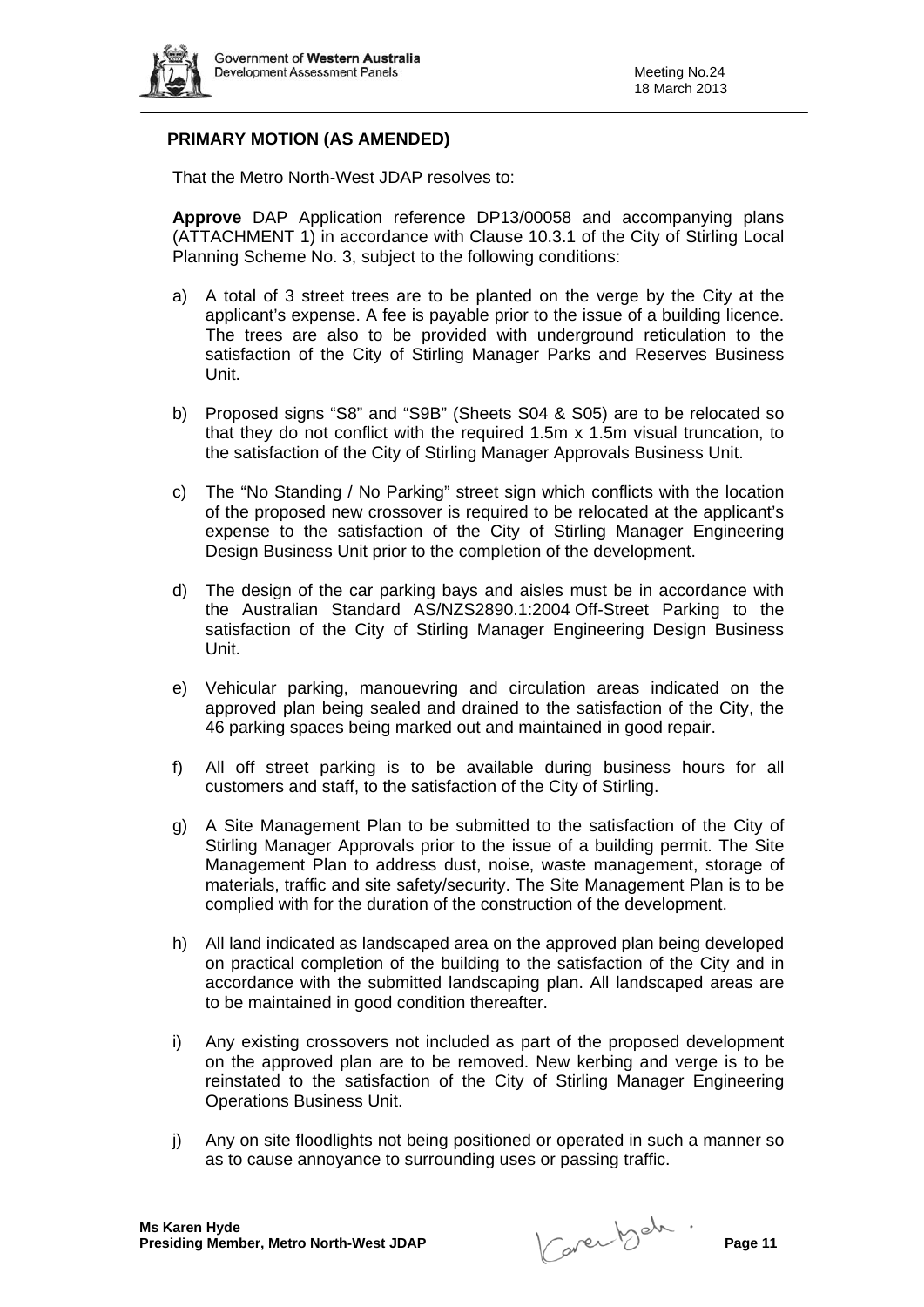

k) No goods or materials being stored, either temporarily or permanently, in the car parking or landscaped areas or within access driveways. All goods and materials are to be stored within the buildings or storage yards, where provided.

The following Advice notes are also recommended:

- a) Compliance with the provisions of the Building Code of Australia.
- b) Submission of plans showing the details of paving, stormwater drainage and disposal with the Building Permit application.
- c) Development is to comply in all respects with the approved plans.
- d) The applicant is responsible for ensuring that all lot boundaries as shown on the approved plans are correct.
- e) If the development the subject of this approval is not substantially commenced within a period of two years, or such other period as specified in the approval after the date of the determination, the approval shall lapse and be of no further effect.
- f) Where an approval has so lapsed, no development shall be carried out without the further approval of the Council having first been sought and obtained.
- g) If an applicant is aggrieved by this determination there is a right of appeal under Part V of the *Planning and Development Act 2005*. An appeal must be lodged within 28 days of the determination with the State Administrative Tribunal.
- h) This is a Development Approval under the City of Stirling Local Planning Scheme No. 3 and related policies. It is not a building licence or an approval to commence or carry out development under any other law. It is the responsibility of the applicant to obtain any other necessary approvals, consents and licenses required under any other law, and to commence and carry out development in accordance with all relevant laws.
- i) This approval is not an authority to ignore any constraint to development on the land, which may exist through statute, regulation, contract or on title, such as an easement or restrictive covenant. It is the responsibility of the applicant and not the City to investigate any such constraints before commencing development. This approval will not necessarily have regard to any such constraint to development, regardless of whether or not it has been drawn to the City's attention.
- j) Noisy Construction Work outside the period 7.00 am to 7.00 pm Monday to Saturday and at any time on Sundays and Public Holidays is not permitted unless an approved Noise Management Plan for the construction site has been issued.
- k) Connection to deep sewerage in the locality.
- l) Compliance with all relevant administrative, structural and operational

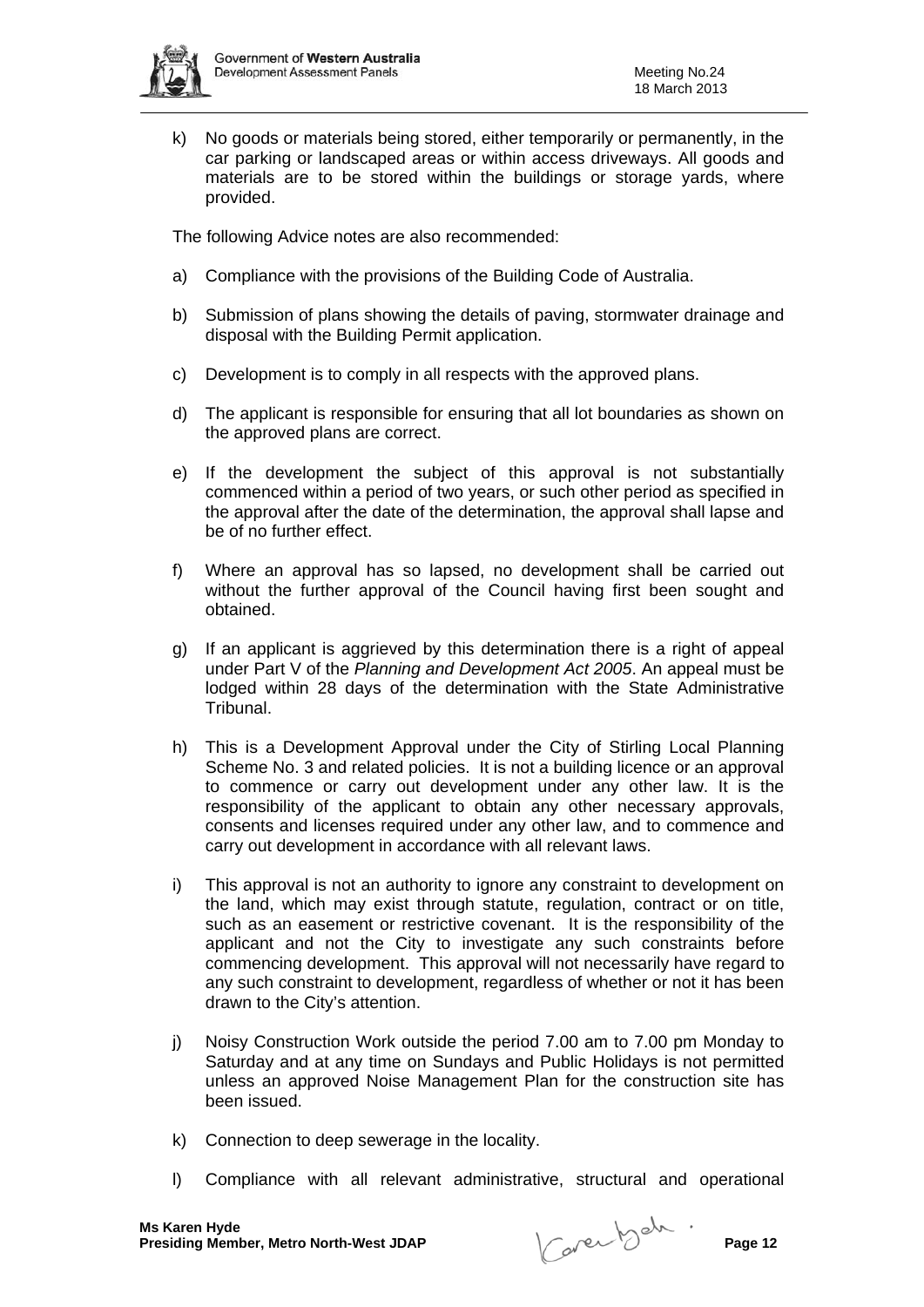

provisions of the Food Act 2008, Food Standards Code, and City of Stirling Local Laws.

m) Notification to the City as a business involving the provision of food service as required under the Food Act 2008. The applicant is required to contact the City of Stirling Health & Compliance Business Unit to arrange final inspection of premises prior to commencement of business operations.

#### **The motion was put and CARRIED UNANIMOUSLY.**

*Item 7.2 Presentation was heard prior to the Item at 8.4* 

| <b>Application Details:</b>             | Multi-storey development comprising Office, Shop,<br>Tavern, 154 Multiple Dwellings and associated car<br>parking |
|-----------------------------------------|-------------------------------------------------------------------------------------------------------------------|
| <b>Property Location:</b><br>Applicant: | Lot 222, House Number 1, Sunray Drive, Innaloo<br>TPG Town Planning, Urban Design and Heritage                    |
| Owner:                                  | Fabray Pty Ltd                                                                                                    |
| Responsible authority:                  | City of Stirling                                                                                                  |
| Report date:                            | 8 March 2013                                                                                                      |
| DoP File No:                            | DP13/00033                                                                                                        |
|                                         |                                                                                                                   |

## **REPORT RECOMMENDATION / PRIMARY MOTION**

**Moved by:** Cr Giovanni Italiano **Seconded by:** Mr Paul Drechsler

That the Metro North-West JDAP resolves to:

**Approve** DAP Application reference DP13/00033 and accompanying plans (ATTACHMENT 1) in accordance with Clause 2.8.2 of the City of Stirling's Town Planning Scheme No. 38, subject to the following conditions:

- a) Pursuant to Clause 4.5.3 of Town Planning Scheme No 38 that a monetary contribution calculated in accordance with clause 4.5.2 be made for 122 bays, being a discounted parking shortfall as outlined in the report, and is to be paid prior to the commencement of development to the satisfaction of the City of Stirling Manager Approvals.
- b) That amended plans be provided prior to the issue of a building permit to the satisfaction of the City of Stirling Manager Approvals to demonstrate the necessary access, egress and loading area for service/delivery vehicles. (Refer Advice Note)
- c) All awnings to have a maximum height of 3.5m above footpath level and a minimum depth of 2.0m unless otherwise restricted by verge infrastructure to the satisfaction of the City of Stirling Manager Approvals.
- d) No clothes drying is permitted on balconies unless adequately screened so as to not be visible from adjoining residences or the public realm.
- e) The proposed tenancies indicated as "retail" on the approved plans are approved to operate as "shop" only as per the definition of shop prescribed in Town Planning Scheme No. 38.

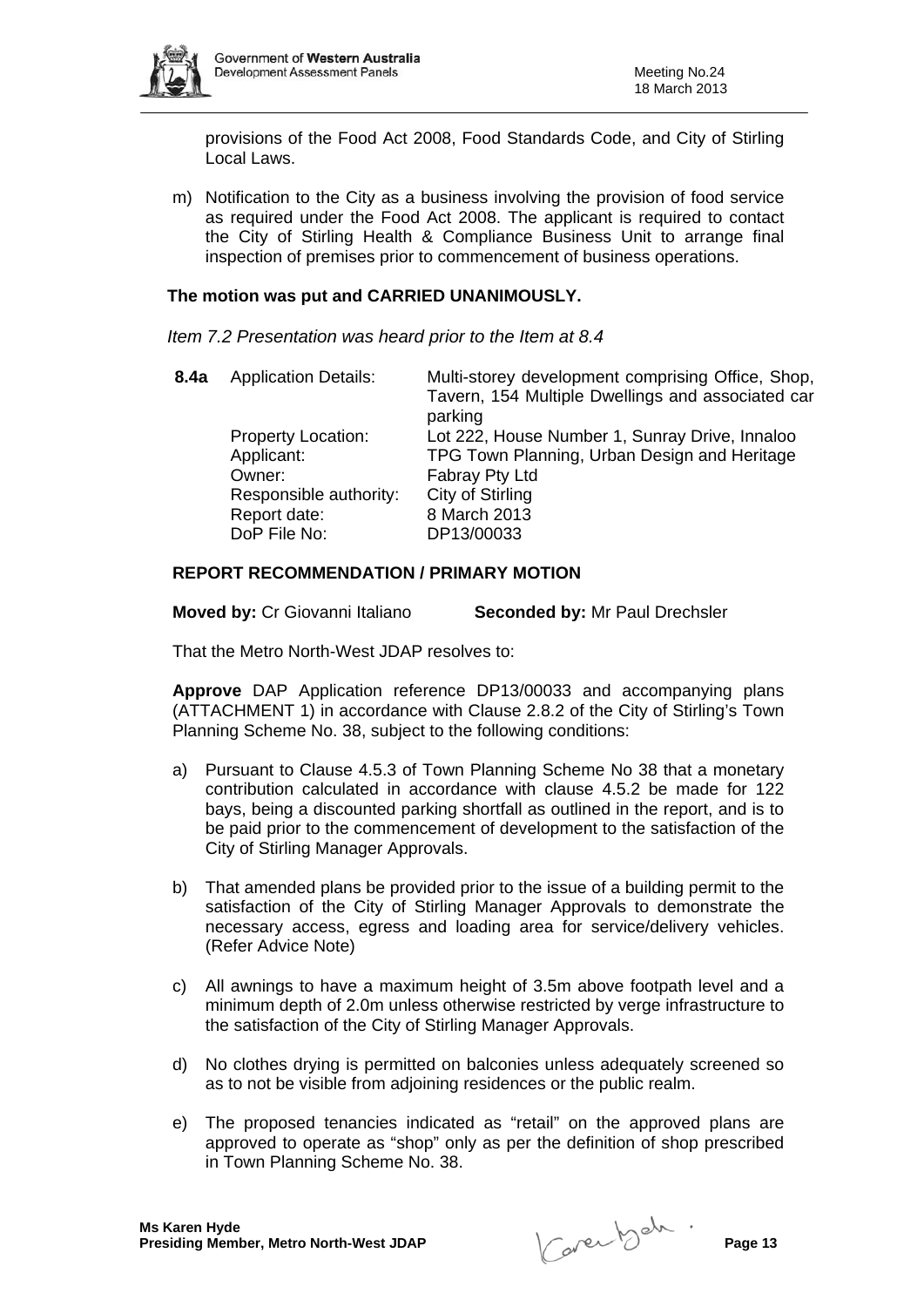

- f) A geotechnical report is to be submitted to the satisfaction of the City of Stirling Manager Approvals prior to the issue of a building permit verifying that the site is capable of sustaining the proposed development.
- g) A CCTV design plan for the development is to be submitted prior to the commencement of the development, to the satisfaction of the City of Stirling Manager Community Safety.
- h) The provision of a CCTV system including all entrances into the development, parking and loading areas prior to practical completion of the development in accordance with the relevant Australian Standards, Guidelines and City of Stirling Policies to the satisfaction of the City of Stirling Manager Community Safety.
- i) The internal partitions between the tenancies not being altered without the written consent of the City of Stirling first being obtained.
- j) The dimensions of all parking bays and manoeuvring areas to be in accordance with AS2890.1.
- k) The submission of a landscaping plan to the satisfaction of the Manager Approvals prior to commencing development.
- l) Architectural lighting of the building in addition to lighting under all awnings and at all entry points to be provided to the satisfaction of the Manager Approvals prior to occupation of the building.
- m) Any on-site floodlights not being positioned or operated in such a manner so as to cause annoyance to surrounding uses or passing traffic.
- n) The submission of a signage strategy to the satisfaction of the City of Stirling Manager Approvals prior to the erection of any signs.
- o) A Site Management Plan to be submitted to the satisfaction of the City of Stirling Manager Approvals prior to the issue of a building permit. The Site Management Plan to address dust, noise, waste management, storage of materials, traffic and site safety/security. The Site Management Plan is to be complied with for the duration of the construction of the development.
- p) A Car Parking Management Plan be provided to the satisfaction of the City of Stirling Manager Approvals prior to the issue of a building permit. The Car Parking Management Plan is to address the management of staff, visitor and delivery parking. The Car Parking Management Plan is to be complied with for the duration of the occupation of the development, unless otherwise varied by the City of Stirling.
- q) The Car Parking Management Plan is to include provision for five (5) residential visitor bays within the 152 bays allocated for commercial parking as part of this application.
- r) Vehicular parking, manoeuvring and circulation areas indicated on the approved plan being sealed and drained to the satisfaction of the City of Stirling Manager Engineering Design with all parking spaces being marked out and maintained in good repair.

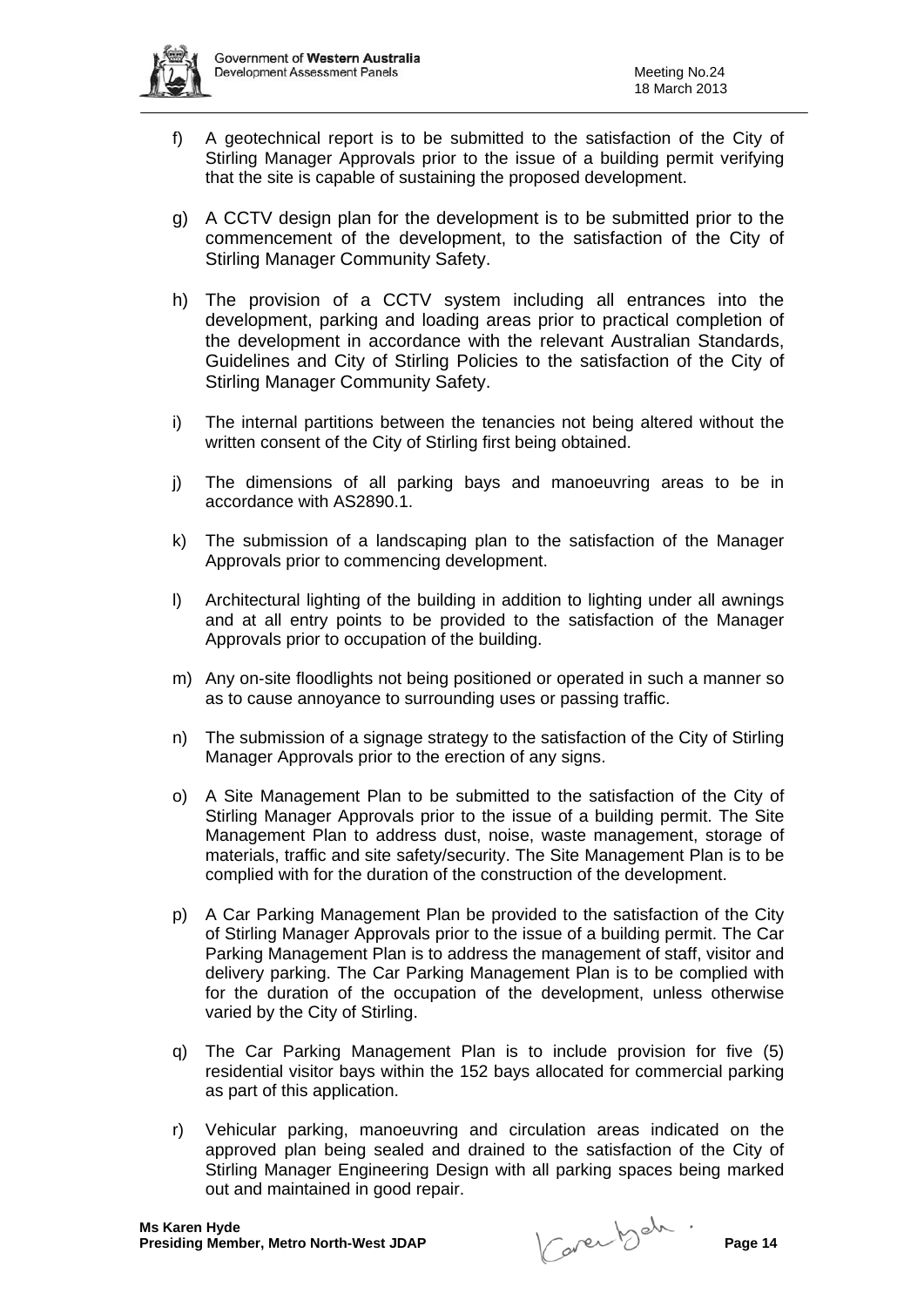

- s) All off street parking to be available onsite during business hours for all customers and staff to the satisfaction of the City of Stirling Manager Approvals.
- t) No goods or materials being stored, either temporarily or permanently, in the parking or landscape areas or within access driveways. All goods and materials are to be stored within the buildings or storage yards, where provided.
- u) All stormwater to be collected and contained on site. A Stormwater Management Plan demonstrating this to be submitted to the City to the satisfaction of the Manager Engineering Design prior to commencing development.
- v) Any existing crossovers not included as part of the proposed development on the approved plan are to be removed. New kerbing and verge to be reinstated to the satisfaction of the City of Stirling Manager Engineering Design.
- w) Connection to deep sewer in the locality.
- x) This approval is valid for a period of 2 years from the date of approval. If the subject development is not substantially commenced within the 2 year period, the approval shall lapse and be of no further effect.

#### Advice to Applicant

• In relation to condition (a) the applicant is advised that an application for approval of any amended proposal may be required in accordance with Regulation 17 of the Planning and Development (Development Assessment Panels) Regulations 2011.

#### **AMENDING MOTION**

**Moved by:** Cr Rod Willox **Seconded by:** Mr Fred Zuideveld

That condition a) be deleted and following conditions be renumbered accordingly.

**REASON: The JDAP determined that Condition a) be deleted as the development is transit oriented which would have an adverse impact only on the short-term functionality of the precinct. This would be attenuated over time as development continues.**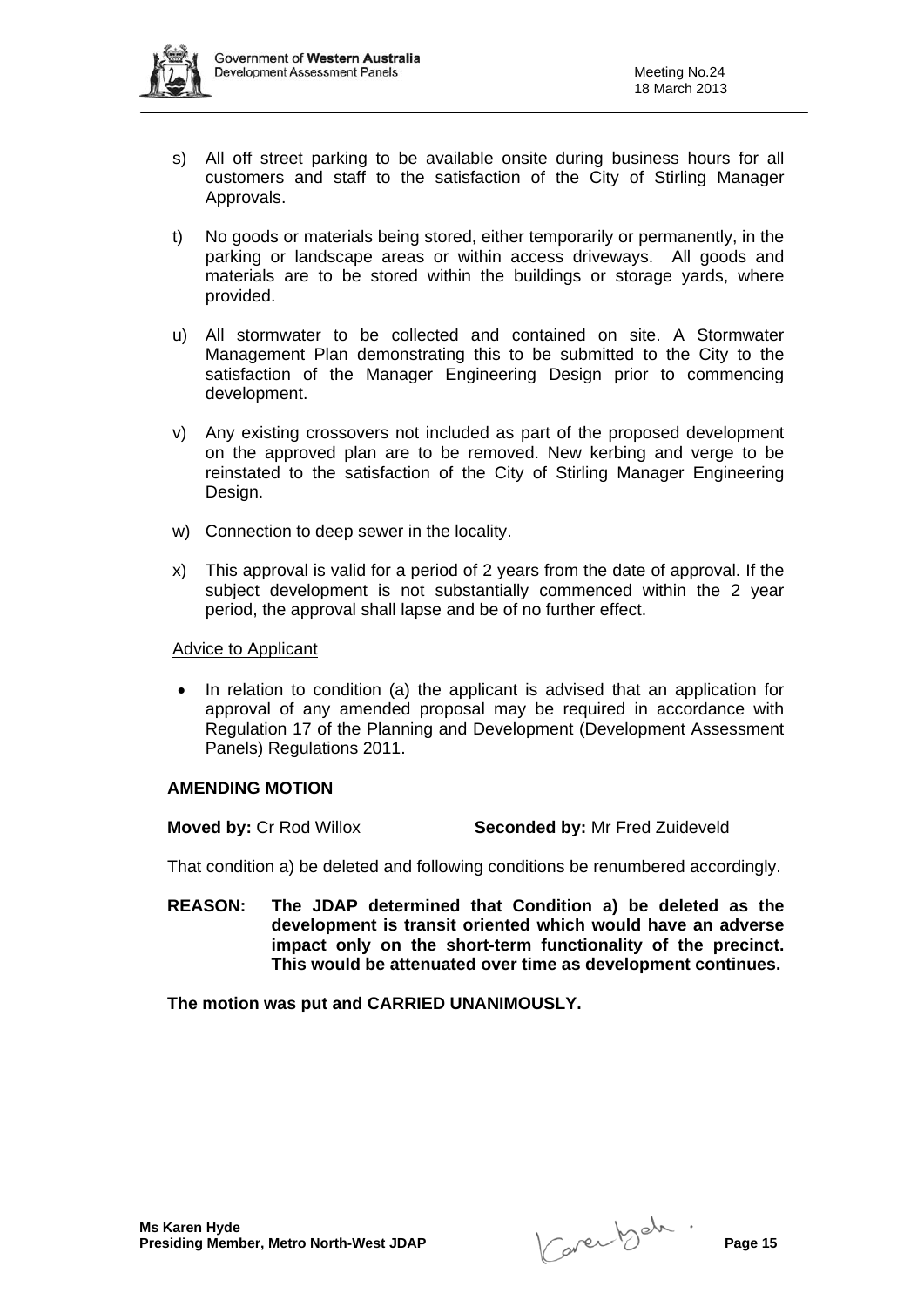

## **AMENDING MOTION**

**Moved by:** Mr Fred Zuideveld **Seconded by:** Ms Karen Hyde

That a new condition be added as follows:

 "That the design be modified to incorporate minimum standards under the R-Codes to private balconies."

#### **REASON: To ensure the development meets the minimum requirements set out in the Residential Design Codes of Western Australia.**

## **The motion was put and CARRIED UNANIMOUSLY.**

#### **PRIMARY MOTION (AS AMENDED)**

That the Metro North-West JDAP resolves to:

**Approve** DAP Application reference DP13/00033 and accompanying plans (ATTACHMENT 1) in accordance with Clause 2.8.2 of the City of Stirling's Town Planning Scheme No. 38, subject to the following conditions:

- a) That amended plans be provided prior to the issue of a building permit to the satisfaction of the City of Stirling Manager Approvals to demonstrate the necessary access, egress and loading area for service/delivery vehicles. (Refer Advice Note)
- b) All awnings to have a maximum height of 3.5m above footpath level and a minimum depth of 2.0m unless otherwise restricted by verge infrastructure to the satisfaction of the City of Stirling Manager Approvals.
- c) No clothes drying is permitted on balconies unless adequately screened so as to not be visible from adjoining residences or the public realm.
- d) The proposed tenancies indicated as "retail" on the approved plans are approved to operate as "shop" only as per the definition of shop prescribed in Town Planning Scheme No. 38.
- e) A geotechnical report is to be submitted to the satisfaction of the City of Stirling Manager Approvals prior to the issue of a building permit verifying that the site is capable of sustaining the proposed development.
- f) A CCTV design plan for the development is to be submitted prior to the commencement of the development, to the satisfaction of the City of Stirling Manager Community Safety.
- g) The provision of a CCTV system including all entrances into the development, parking and loading areas prior to practical completion of the development in accordance with the relevant Australian Standards, Guidelines and City of Stirling Policies to the satisfaction of the City of Stirling Manager Community Safety.
- h) The internal partitions between the tenancies not being altered without the written consent of the City of Stirling first being obtained.

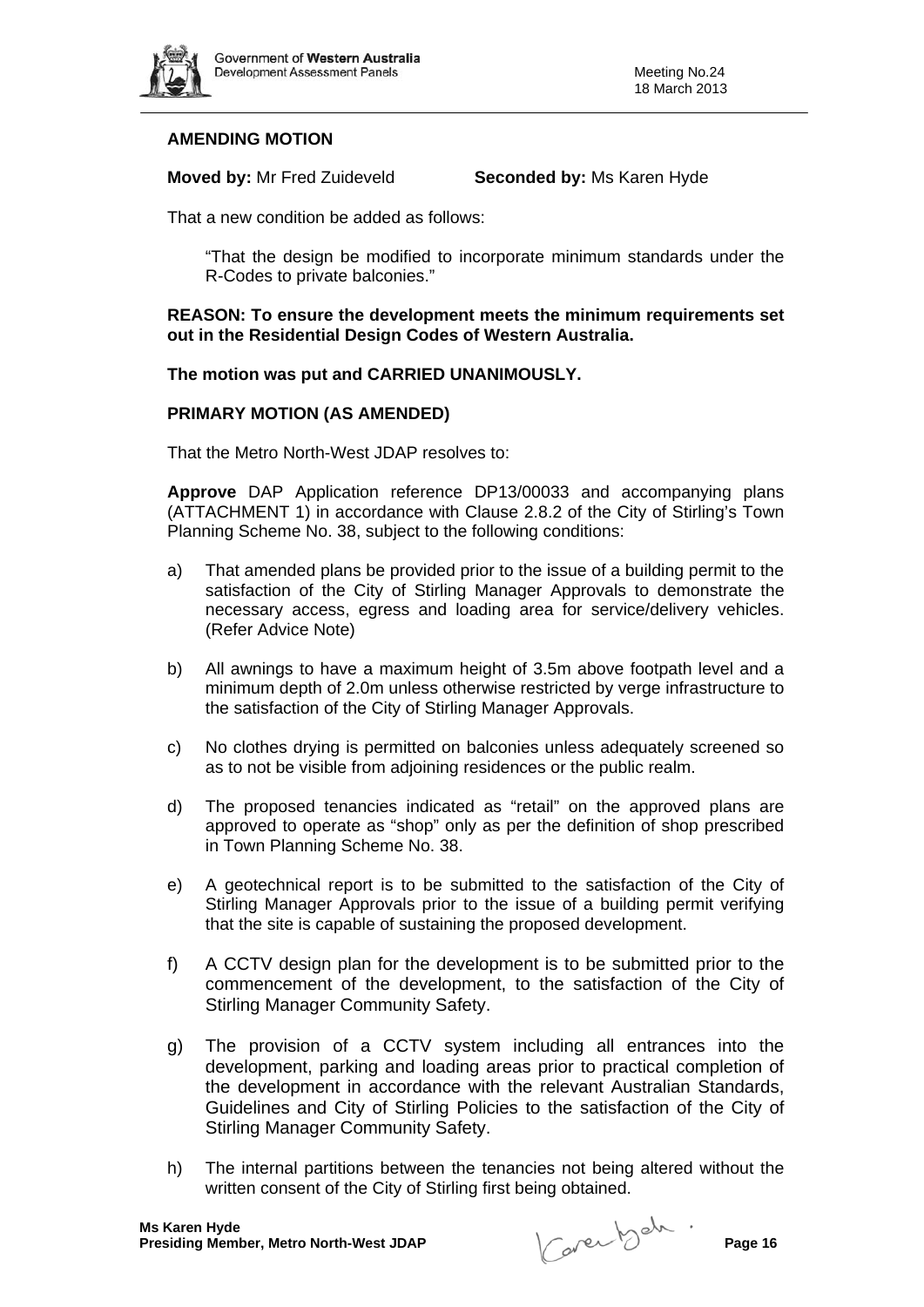

- i) The dimensions of all parking bays and manoeuvring areas to be in accordance with AS2890.1.
- j) The submission of a landscaping plan to the satisfaction of the Manager Approvals prior to commencing development.
- k) Architectural lighting of the building in addition to lighting under all awnings and at all entry points to be provided to the satisfaction of the Manager Approvals prior to occupation of the building.
- l) Any on-site floodlights not being positioned or operated in such a manner so as to cause annoyance to surrounding uses or passing traffic.
- m) The submission of a signage strategy to the satisfaction of the City of Stirling Manager Approvals prior to the erection of any signs.
- n) A Site Management Plan to be submitted to the satisfaction of the City of Stirling Manager Approvals prior to the issue of a building permit. The Site Management Plan to address dust, noise, waste management, storage of materials, traffic and site safety/security. The Site Management Plan is to be complied with for the duration of the construction of the development.
- o) A Car Parking Management Plan be provided to the satisfaction of the City of Stirling Manager Approvals prior to the issue of a building permit. The Car Parking Management Plan is to address the management of staff, visitor and delivery parking. The Car Parking Management Plan is to be complied with for the duration of the occupation of the development, unless otherwise varied by the City of Stirling.
- p) The Car Parking Management Plan is to include provision for five (5) residential visitor bays within the 152 bays allocated for commercial parking as part of this application.
- q) Vehicular parking, manoeuvring and circulation areas indicated on the approved plan being sealed and drained to the satisfaction of the City of Stirling Manager Engineering Design with all parking spaces being marked out and maintained in good repair.
- r) All off street parking to be available onsite during business hours for all customers and staff to the satisfaction of the City of Stirling Manager Approvals.
- s) No goods or materials being stored, either temporarily or permanently, in the parking or landscape areas or within access driveways. All goods and materials are to be stored within the buildings or storage yards, where provided.
- t) All stormwater to be collected and contained on site. A Stormwater Management Plan demonstrating this to be submitted to the City to the satisfaction of the Manager Engineering Design prior to commencing development.

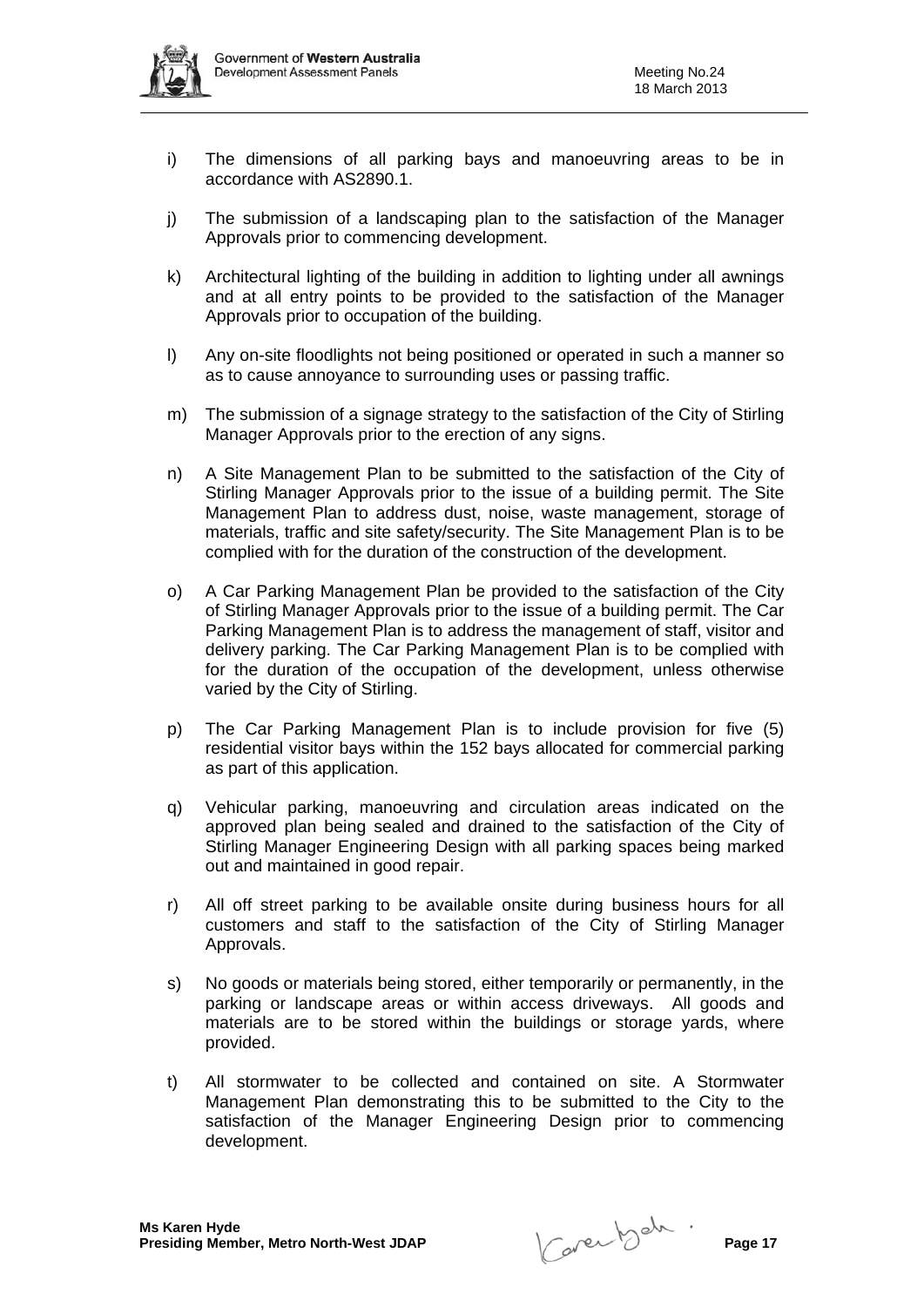

- u) Any existing crossovers not included as part of the proposed development on the approved plan are to be removed. New kerbing and verge to be reinstated to the satisfaction of the City of Stirling Manager Engineering Design.
- v) Connection to deep sewer in the locality.
- w) This approval is valid for a period of 2 years from the date of approval. If the subject development is not substantially commenced within the 2 year period, the approval shall lapse and be of no further effect.
- x) That the design be modified to incorporate minimum standards under the R-Codes to private balconies.

## Advice to Applicant

• In relation to condition (a) the applicant is advised that an application for approval of any amended proposal may be required in accordance with Regulation 17 of the Planning and Development (Development Assessment Panels) Regulations 2011.

#### **The motion was put and CARRIED UNANIMOUSLY.**

| 8.4b | <b>Application Details:</b>                            | Mixed use development comprising 154 multiple<br>dwellings, office floorspace, shop and cafe /<br>restaurant / tavern at ground level and three levels<br>of car parking |
|------|--------------------------------------------------------|--------------------------------------------------------------------------------------------------------------------------------------------------------------------------|
|      | <b>Property Location:</b><br>Applicant:<br>Owner:      | Lot 222 (No. 1) Sunray Drive, Innaloo<br>TPG Town Planning, Urban Design and Heritage<br>Fabray Pty Ltd                                                                  |
|      | Responsible authority:<br>Report date:<br>DoP File No: | <b>Western Australian Planning Commission</b><br>8 March 2013<br>DP13/00033                                                                                              |

#### **REPORT RECOMMENDATION / PRIMARY MOTION**

**Moved by:** Mr Paul Drechsler **Seconded by:** Mr Fred Zuideveld

That the Metro North-West Joint Development Assessment Panel resolves to:

**Approve** DAP Application reference DP12/01189 and accompanying plans:

- A300 C, A305 C, A310 C, L\_CP\_001 Roof Garden, L\_CP\_001 Streetscape, L\_CP\_001 Trees and Planting, L\_CP\_001 Landscape Approach date stamped 12 December 2012; and
- A001 F, A002 E, A003 D, A100 F, A203 E, A206 D, A208 D, A210 D, A250 F, date stamped 4 February 2013; and
- A200 L, A201 G, A202 H, A400 C, A401 C, A500 F, A501 C, A502 C, date stamped 6 March 2013;

by the Department of Planning on behalf of the Western Australian Planning Commission in accordance with Clause 30 (1) of the Metropolitan Region Scheme, subject to the following conditions:

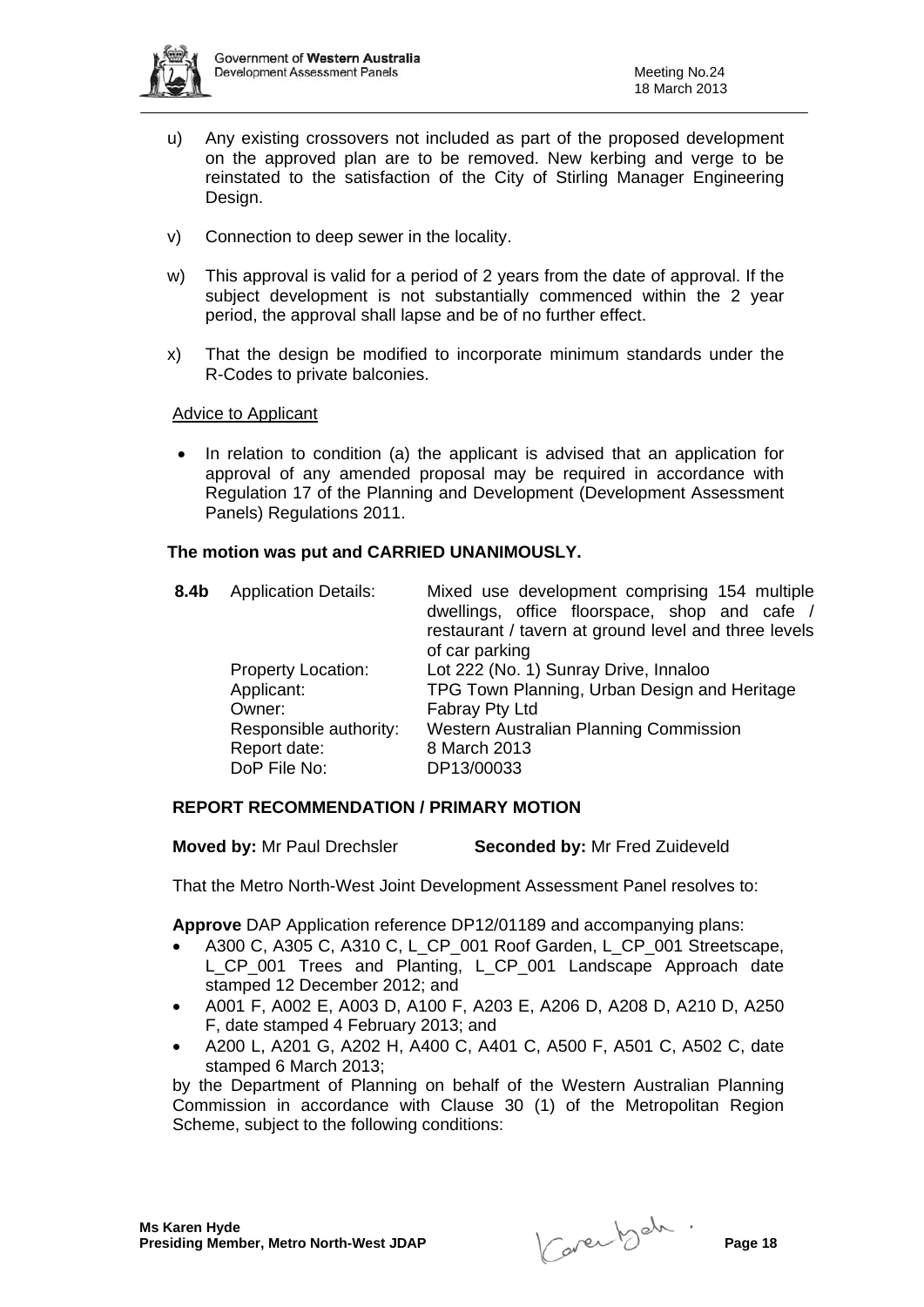

## A) Conditions

- 1. A pedestrian traffic generation and movement plan for the precinct is to be prepared and implemented to the satisfaction of the Western Australian Planning Commission on the advice of the Department of Transport and the City of Stirling prior to initial occupation of the development.
- 2. No earthworks shall encroach onto the Primary Regional Road reservation.
- 3. No stormwater drainage shall be discharged onto the Primary Regional Road reservation.
- 4. The applicant shall make good any damage to the existing verge vegetation within the Primary Regional Road Reservation.
- 5. A Parking Management Plan to be prepared and implemented to the satisfaction of the Western Australian Planning Commission, on the advice of the City of Stirling.
- 6. The applicant to undertake a transport noise assessment in accordance with State Planning Policy 5.4 - 'Road and Rail Transport Noise and Freight Considerations in Land Use Planning', and noise mitigation measures identified are to be implemented, to the satisfaction of the Western Australian Planning Commission on the advice of the Department of Transport.

This decision constitutes planning approval only and is valid for a period of 2 years from the date of approval. If the subject development is not substantially commenced within the 2 year period, the approval shall lapse and be of no further effect.

- B) Advice notes
	- 1. The Stirling Alliance Performance Framework 2010 has a minimum target of 20% renewable energy production. The Stirling Alliance requests that consideration be given to installation of renewable energy on the building roof space.
	- 2. An acid sulphate soils self-assessment form and, if required as a result of the self-assessment, an acid sulphate soils report and an acid sulphate soils management plan shall be submitted to and approved by the Department of Environment and Conservation before any development is commenced. Where an acid sulphate soils management plan is required to be submitted, all subdivision works shall be carried out in accordance with the approved management plan. This form can be downloaded from the Western Australian Planning Commission's website at: www.planning.wa.gov.au. The "acid sulphate soils self-assessment form" makes reference to the Department of Environment and Conservation's "Identification and Investigation of Acid Sulphate Soils" guideline. This guideline can be obtained from the Department of Environment and Conservation's website at: www.dec.wa.gov.au.